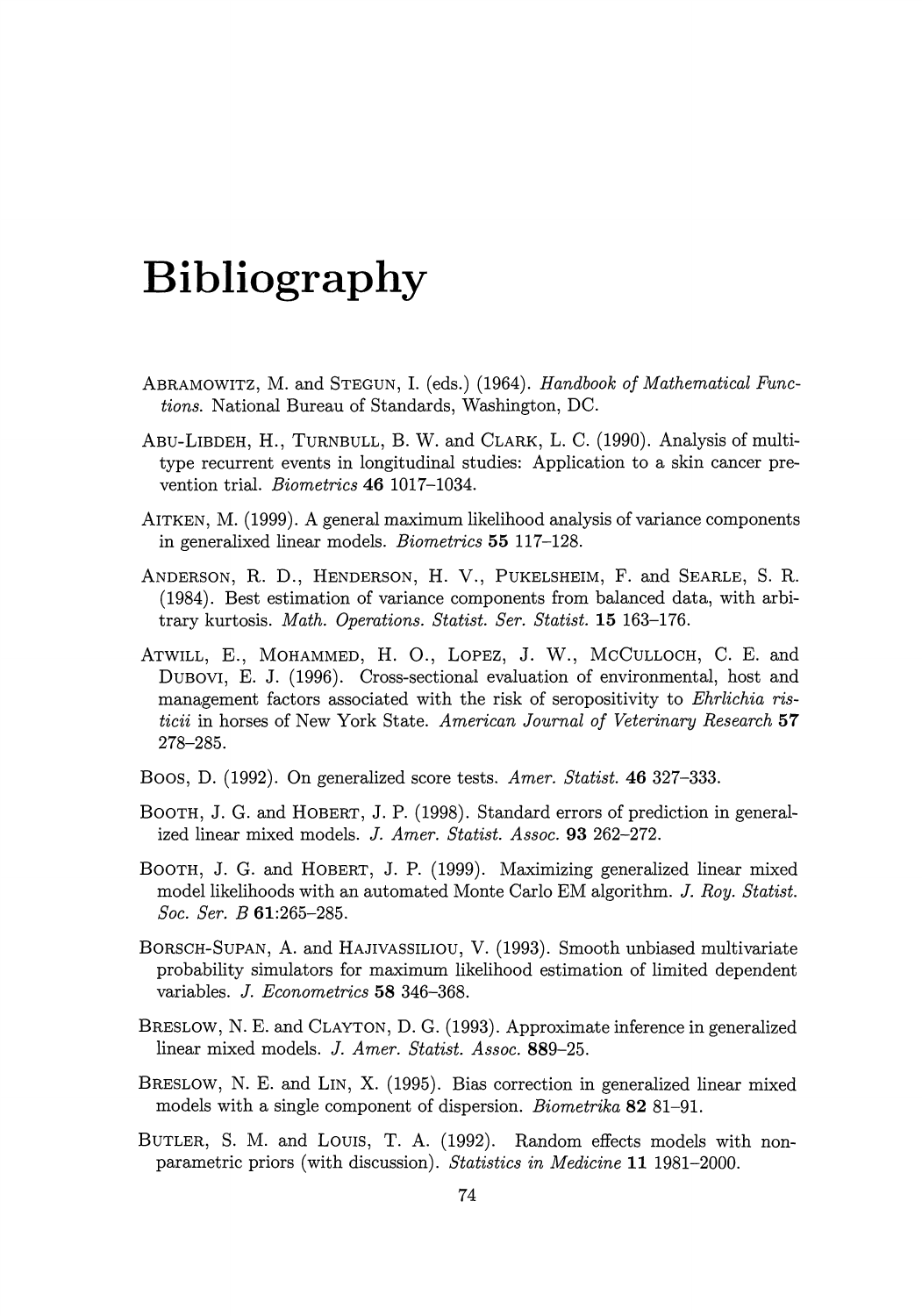- CARROLL, R., RUPPERT, D. and STEFANSKI, L. (1995). *Measurement Error in Nonlinear Models.* Chapman & Hall, London.
- CARROLL, R. J., LIN, X. and WANG, N. (1997). Generalized linear mixed measurement error models. *Modelling Longitudinal and Spatially Correlated Data: Methods, Applications and Future Directions. Lecture Notes in Statist.* **122.** Springer, Berlin.
- CASELLA, G. and BERGER, R.. (1994). Estimation with selected binomial information, or do you really believe Dave Winfield is batting .471? *J. Amer. Statist. Assoc.* **89** 1080-1090.
- CHAN, K. and LEDOLTER, J. (1995). Monte Carlo EM estimation for time series models involving counts. J. *Amer. Statist. Assoc.* **90** 242-252.
- CONAWAY, M. (1990). A random effects model for binary data. *Biometrics* 46 317-328.
- CORTESI, P., McCuLLOCH, C. SoNG, H., LIN, **H.** and MILGROOM, M. (2001). Genetic control of horizontal virus transmission in the chestnut blight fungus, C *Cryphonectria parasitica. Genetics* **159** 107-118.
- CORTESI, P. and MILGROOM, M. (1998). Genetics of vegetative incompatibility in *Cryphonectria parasitica. Applied Environmental Microbiology* **64** 2988-2994.
- Cox, D. R.. and SNELL, E. J. (1989). *Analysis of Binary Data,* 2nd ed. Chapman & Hall, London.
- CRAINICEANU, C. and RUPPERT, D. (2002). Asymptotic distribution of likelihood ratio tests in linear mixed models. Technical report, Dept. Statistical Science, Cornell Univ.
- DAVIS, R., DuNSMUIR, W. and WANG, Y. (2000). On autocorrelation in a Poisson regression model. *Biometrika* 87 491-505.
- DELYON, B., LEVIELLE, M. and MOULINES, E. (1999). Convergence of a stochastic approximation version of the EM algorithm. *Ann. Statist.* **27** 94-128.
- DIGGLE, P., LIANG, K.-Y. and ZEGER, S. L. (1994). *Longitudinal Data Analysis.*  Oxford Univ. Press.
- DRUM, M. and McCULLAGH, P. (1993). [Regression models for discrete longitudinal responses]: Comment. *Statist. Sci.* 8 300-301.
- DURBIN, J. and KOOPMAN, S. J. (1997). Monte Carlo maximum likelihood estimation for non-Gaussian state space models. *Biometrika* 84 669-684.
- EKHOLM, A., SMITH, P. and McDONALD, J. (1995). Marginal analysis of a multivariate binary response. *Biometrika* 82 847-854.
- ENGEL, B. and KEEN, A. (1996). Hierarchical generalized linear models (with discussion). J. *Roy. Statist. Soc. Ser. B* **56** 619-678.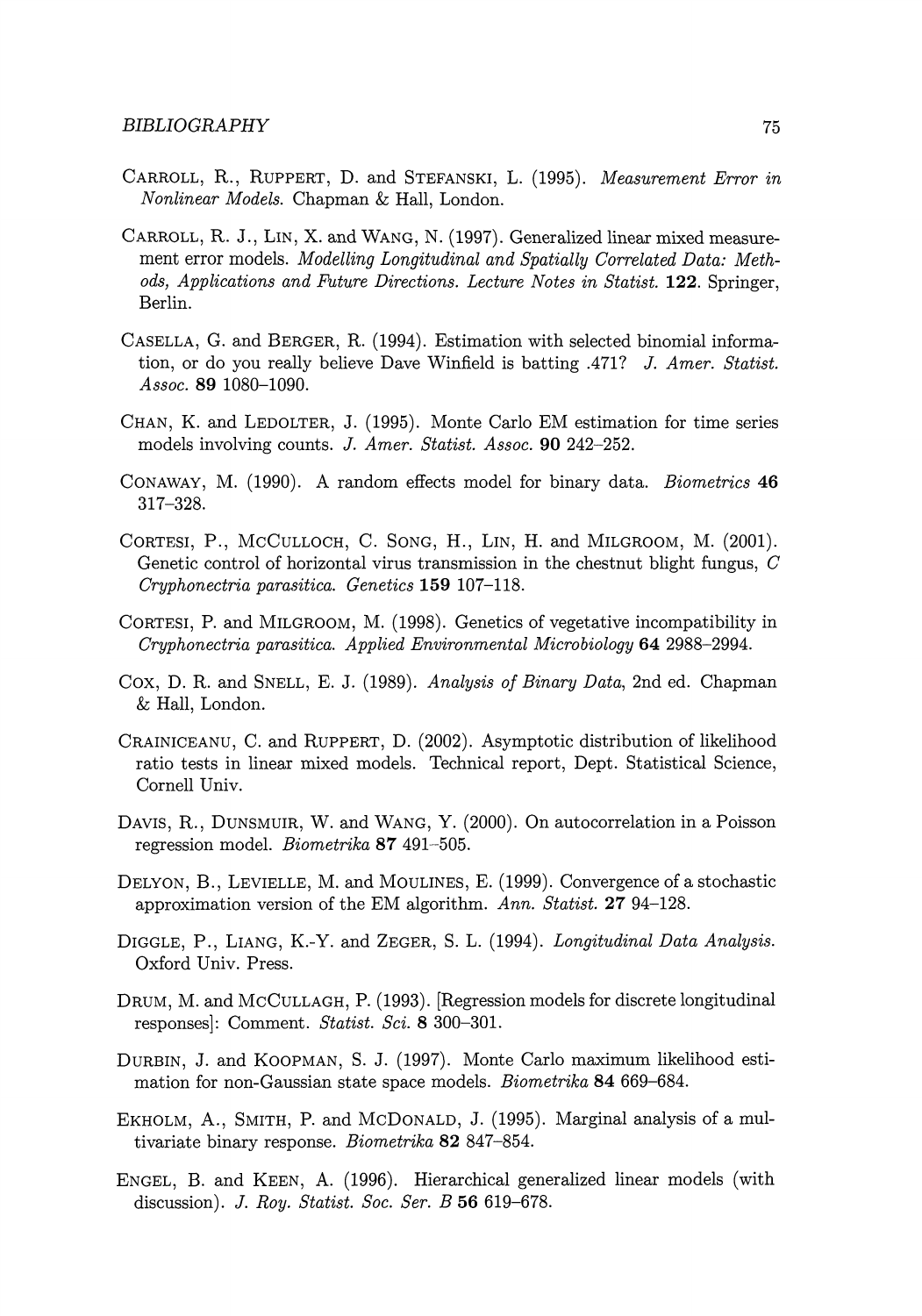- FALCONER, D. (1965). The inheritance of liability to certain diseases estimated from the incidence among relatives. *Annals of Human Genetics* **29** 51-76.
- FAY, M., GRAUBARD, B. FREEDMAN, L. and MIDTHUNE, D. (1998). Conditional logistic regression with sandwich estimators: Application to a meta-analysis. *Biometrics* 54 195-208.
- FINNEY, D. J. (1978). *Statistical Method in Biological Assay,* 3rd ed. Griffen, London.
- FITZMAURICE, G. and LAIRD, N. (1993). A likelihood-based method for analysing longitudinal binary responses. *Biometrika* **80** 141-151.
- FITZMAURICE, G., LAIRD, N. and LIPSITZ, S. (1994). Analysing incomplete longitudinal binary responses: A likelihood-based approach. *Biometrics* **50** 601-612.
- FRASER, D., WONG, A. and Wu, J. (1999). Regression analysis, nonlinear or nonnormal: simple and accurate p values from likelihood analysis. J. *Amer. Statist. Assoc.* **94** 1286-1295.
- GELFAND, A. and CARLIN, B. (1993). Maximum-likelihood estimation for constrained- or missing-data models. *Canad.* J. *Statist.* **21** 303-311.
- GELMAN, A. and MENG, X.-L. (1998). Simulating normalizing constants: From importance sampling to bridge sampling to path sampling. *Statist. Sci.* **13** 163- 185.
- GEYER, C. J. (1994). On the convergence of Monte Carlo maximum likelihood calculations. *J. Roy. Statist. Soc. Ser. B* 56 261-274.
- GEYER, C. J. and THOMPSON, E. A. (1992). Constrained Monte Carlo maximum likelihood for dependent data. J. *Roy. Statist. Soc. Ser. B* 54 657-699.
- HARTLEY, H. 0., RAO, J. N. K. and LAMOTTE, **L.** R. (1978). A simple "synthesis"-based method of variance component estimation. *Biometrics* **34** 233- 242.
- HARVILLE, D. (1991). Comment on "That BLUP is a good thing: The estimation of random effects," by G. K. Robinson. *Statist. Sci.* 6 35- 39.
- HARVILLE, D. A. (1985). Decomposition of prediction error. J. *Amer. Statist. Assoc.* **80** 132-138.
- HARVILLE, D. A. and JESKE, D. R. (1992). Mean squared error of estimation or prediction under a general linear model. J. *Amer. Statist. Assoc.* **87** 724-731.
- HAVE, T. T. and LOCALIO, A. (1999). Empirical Bayes estimation of random effects parameters in mixed effects logistic regression models. *Biometrics* **55** 1022-1029.
- HEAGERTY, P. (1999). Marginally specified logistic-normal models for longitudinal binary data. *Biometrics* 55 688-698.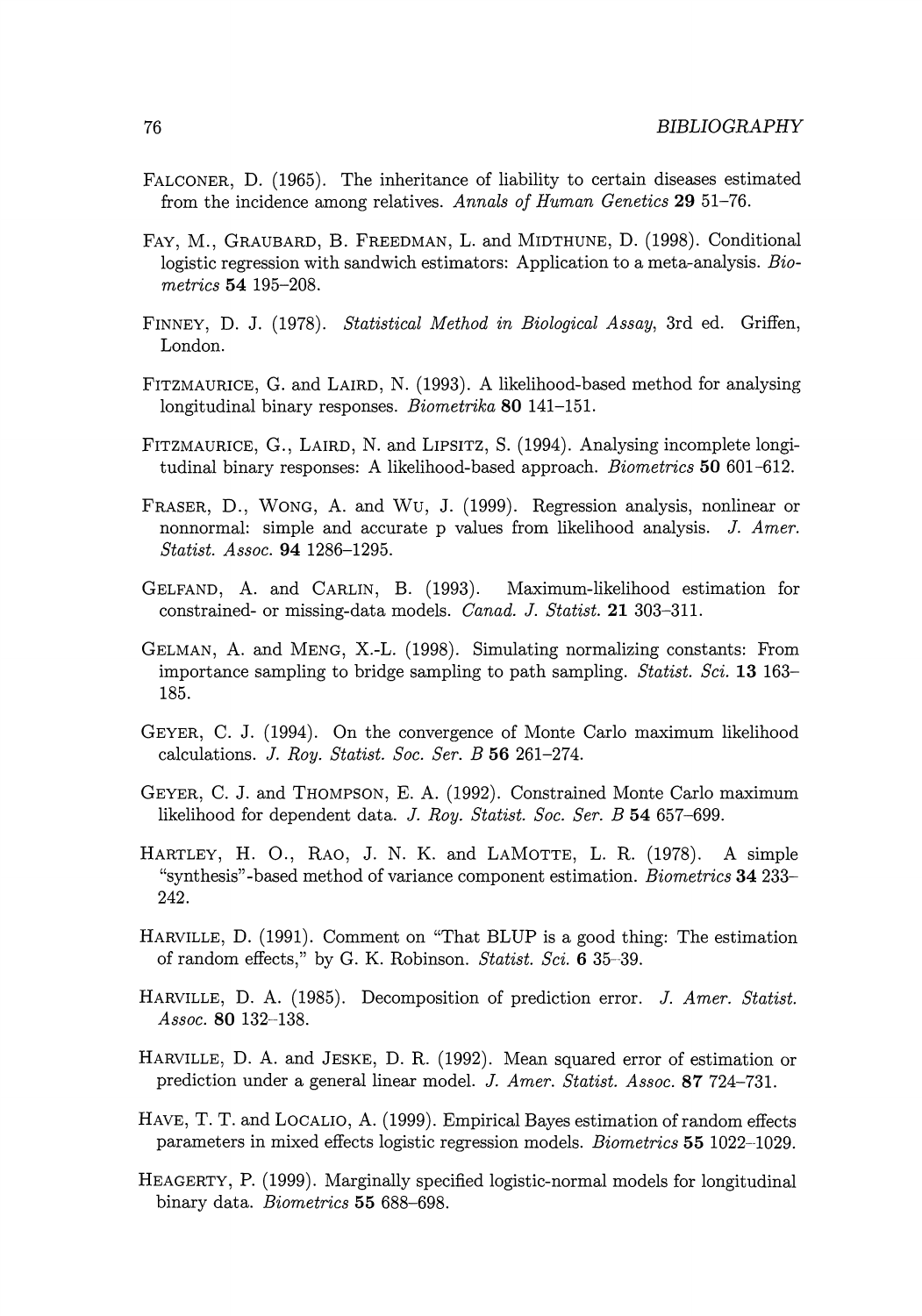- HEAGERTY, P. and KURLAND, B. (2001). Misspecified maximum likelihood estimates and generalised linear mixed models. *Biometrika* 88 973-986.
- HEAGERTY, P. and LELE, S. (1998). A composite likelihood approach to binary spatial data. J. *Amer. Statist. Assoc.* 93 1099-1111.
- HEAGERTY, P. J. and ZEGER, S. L. (2000). Marginalized multilevel models and likelihood inference (with comments and a rejoinder by the authors). *Statist. Sci.*  **15** 1-26.
- HECKMAN, J. and SINGER, B. (1984). A method for minimizing the impact of distributional assumptions in econometric models of duration. *Econometrica* 52 271-320.
- HENDERSON, C. R. (1953). Estimation of variance and covariance components. *Biometrics* 9 226-252.
- HENDERSON, H. and McCuLLOCH, C. (1989). Transform or link? Technical Report BU-1049-M, Biometrics Unit, Cornell Univ.
- HEYDE, C. C. (1997). *Quasi-likelihood and Its Application: A General Approach to Optimal Parameter Application.* Springer, New York.
- JAMES, F., McCULLOCH, C. and WIEDENFELD, D. (1996). New approaches to the analysis of population trends in land birds. *Ecology* **77** 13-27.
- JANK, W. and BOOTH, J. (2002). Efficiency of Monte Carlo EM and simulated maximum likelihood in generalized linear mixed models. J. *Comput. Graph. Statist..* To appear.
- JESKE, D. R. and HARVILLE, D. A. (1988). Prediction-interval procedures and (fixed-effects) confidence-interval procedures for mixed linear models. *Comm. Statist. Theory Methods* **17** 1053-1087.
- JIANG, J. (1998). Consistent estimators in generalized linear mixed models. J. *Amer. Statist. Assoc.* **93** 720-729.
- JORGENSEN, B., LUNDBYE-CHRISTENSEN, S., SONG, P. X.-E. and SUN, L. (1999). A state space model for multivariate longitudinal count data. *Biometrika* 86 169- 181.
- KACKAR, R. N. and HARVILLE, D. A. (1984). Approximations for standard errors of estimators of fixed and random effects in mixed linear models. J. *A mer. Statist. Assoc.* 79 853-862.
- KAUERMANN, G. and CARROLL, R. J. (2001). A note on the efficiency of sandwich covariance matrix estimation. J. *Amer. Statist. Assoc.* 96 1387-1396.
- KENT, J. (1982). Robust properties of likelihood ratio tests. *Biometrika* 69 19-27. [Correction (1982) **69** 492.]
- KENWARD, M.G. and RoGER, J. H. (1997). Small sample inference for fixed effects from restricted maximum likelihood. *Biometrics* 53 983-997.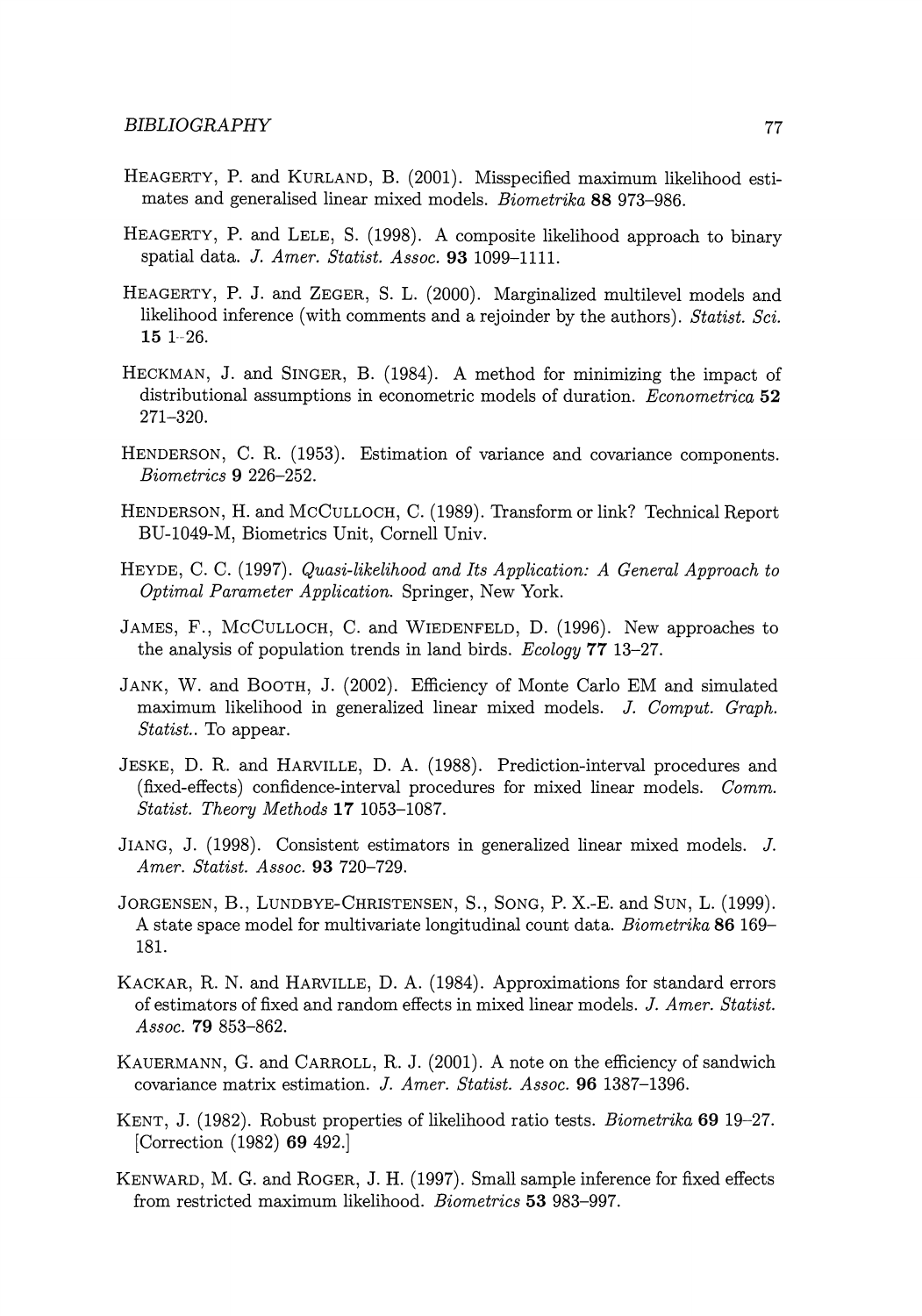- KONG, A., Lru, J. and WONG, W. (1994). Sequential imputations and Bayesian missing data problems. J. *Amer. Statist. Assoc.* **89** 278-288.
- KORFF, M., BARLOW, W., CHERKIN, D. and DEYO, R. (1994). Effects of practice style in managing back pain. *Annals of Internal Medicine* **121** 187-195.
- LAI, T. L. and ROBBINS, H. (1979). Adaptive design and stochastic approximation. *Ann. Statist.* **7** 1196-1221.
- LANGE, N. and RYAN, L. (1989). Assessing normality in random effects models. *Ann. Statist.* **17** 624-642.
- LEE, Y. and NELDER, **J.** (1996). Hierarchical generalized linear models (with discussion). J. *Roy. Statist. Soc. Ser. B* **58** 619-678.
- LEE, Y. and NELDER, J. (2001). Hierarchical generalised linear models: A synthesis of generalised linear models, random-effect models and structured dispersions. *Biometrika* **88** 987-1006.
- LI, K.-C. and DUAN, N. (1989). Regression analysis under link violation. *Ann. Statist.* **17** 1009-1052.
- LIANG, K.-Y., ZEGER, S. and QAQISH, B. (1992). Multivariate regression analyses for categorical data. J. *Roy. Statist. Soc. Ser. B* **54** 673-687.
- LIANG, K.-Y. and ZEGER, S. L. (1986). Longitudinal data analysis using generalized linear models. *Biometrika* **73** 13-22.
- LIANG, K.-Y. and ZEGER, S. L. (1988). On the use of concordant pairs in matched case-control studies. *Biometrics* **44** 1145-1156.
- LIN, X. and BRESLOW, N. E. (1996). Bias correction in generalized linear mixed models with multiple components of dispersion. J. *Amer. Statist. Assoc.* **91**  1007-1016.
- LIN, X. and CARROLL, R. J. (1999). SIMEX variance component tests in generalized linear mixed measurement error models. *Biometrics* **55** 613-619.
- LIN, X. and CARROLL, R. J. (2000). Nonparametric function estimation for clustered data when the predictor is measured without/with error. J. *Amer. Statist.*  Assoc. **95** 520-534.
- LIN, X. and CARROLL, R. J. (2001). Semiparametric regression for clustered data using generalized estimating equations. J. *Amer. Statist. Assoc.* **96** 1045-1056.
- LINDSAY, B., CLOGG, C. and GREGO, J. (1991). Semiparametric estimation in the Rasch model and related exponential response models, including a simple latent class model for item analysis. J. *Amer. Statist. Assoc.* **86** 96-107.
- LINDSEY, B. (1983). The geometry of mixture likelihoods, part I: A general theory. *Ann. Statist.* **11** 86-94.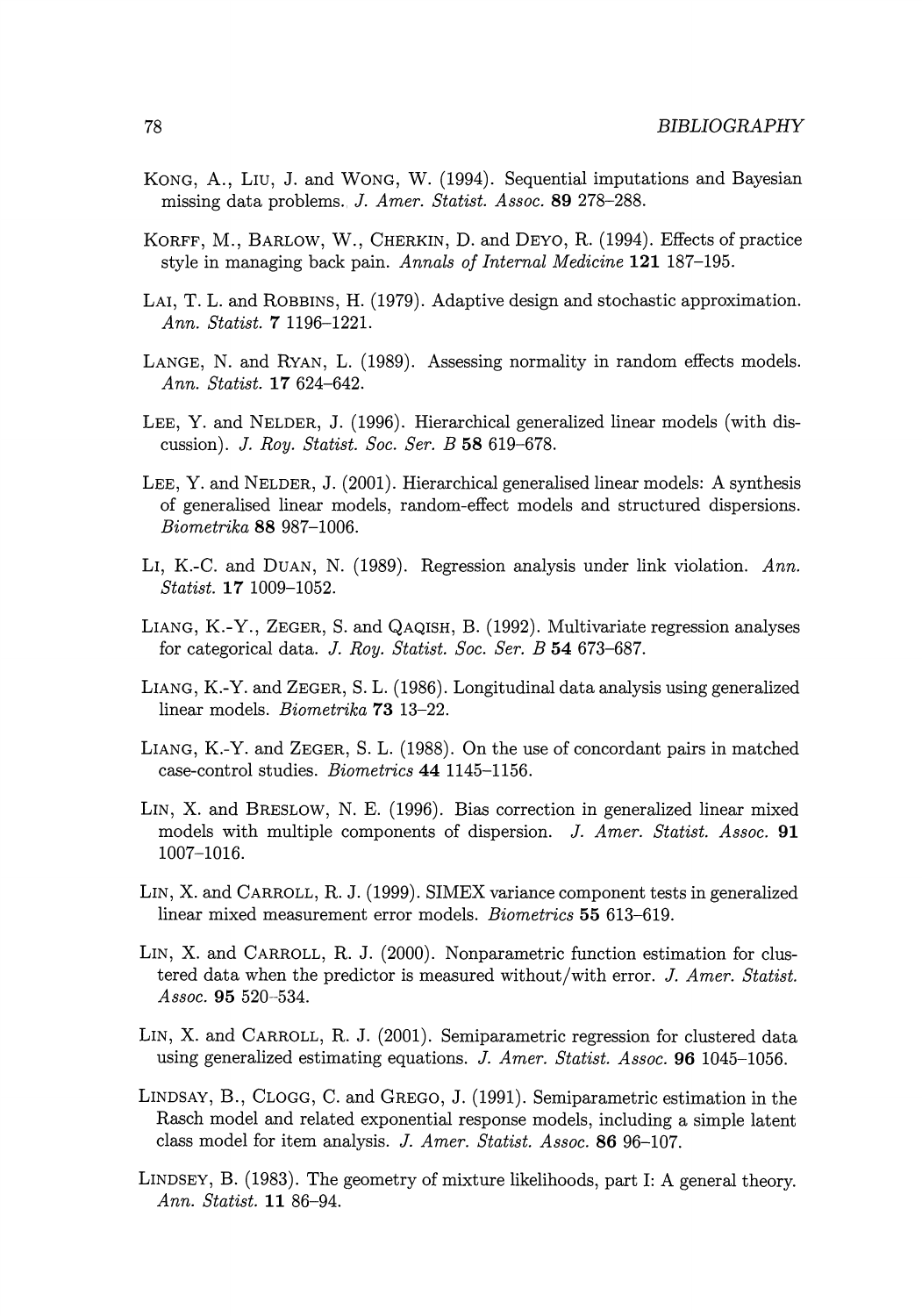- LINDSEY, J. K. and LAMBERT, P. (1998). On the appropriateness of marginal models for repeated measurements in clinical trials. *Statistics in Medicine* **17**  447-469.
- LYONS, B. and PETERS, D. (2000). Applying Skovgaard's modified directed likelihood statistic to mixed linear models. J. *Statist. Comput. Simul.* **65** 225-242.
- MAGDER, L. S. and ZEGER, S. L. (1996). A smooth nonparametric estimate of a mixing distribution using mixtures of Gaussians. J. *Amer. Statist. Assoc.* **91**  1141-1151.
- MALLICK, B. K. and GELFAND, A. E. (1994). Generalized linear models with unknown link functions. *Biometrika* **81** 237-245.
- MANSKI, C. F. (1988). Identification of binary response models. J. *Amer. Statist. Assoc.* **83** 729-738.
- McCuLLAGH, P. (1999). Quotient spaces and statistical models. *Canad.* J. *Statist.*  **27** 447-456.
- McCULLAGH, **P.** and NELDER, J. A. (1989). *Generalized Linear Models,* 2nd ed. Chapman & Hall, London.
- McCULLOCH, C. E. (1994). Maximum likelihood estimation of variance components for binary data. J. *Amer. Statist. Assoc.* **89** 330-335.
- McCULLOCH, C. E. (1997). Maximum likelihood algorithms for generalized linear mixed models. J. *Amer. Statist. Assoc.* **92** 162-170.
- McCULLOCH, C. E. and SEARLE, 8. R. (2000). *Generalized, Linear and Mixed Models.* Wiley, New York.
- McGILCHRIST, C. (1994). Estimation in generalized mixed models. J. *Roy. Statist. Soc. Ser. B* **56** 61-69.
- McGILCHRIST, C. and YAU, K. (1995). The derivation of BLUP, ML, REML estimation methods for generalised linear mixed models. *Comm. Statist. Theory Methods* **24** 2963-2980.
- McGILCHRIST, C. A. (1993). REML estimation for survival models with frailty. *Biometrics* **49** 221-225.
- NATARAJAN, R. and McCULLOCH, C. E. (1995). A note on existence of the posterior distribution for a class of mixed models for binomial responses. *Biometrika*  **82** 639-643.
- NATARAJAN, R. and MCCULLOCH, C. E. (1998). Gibbs sampling with diffuse proper priors: A valid approach to data-driven inference? J. *Comput. Graph. Statist.* **7** 267-277.
- NEUHAUS, J. and LESPERANCE, M. (1996). Estimation efficiency in a binary mixedeffects model setting. *Biometrika* 83 441-446.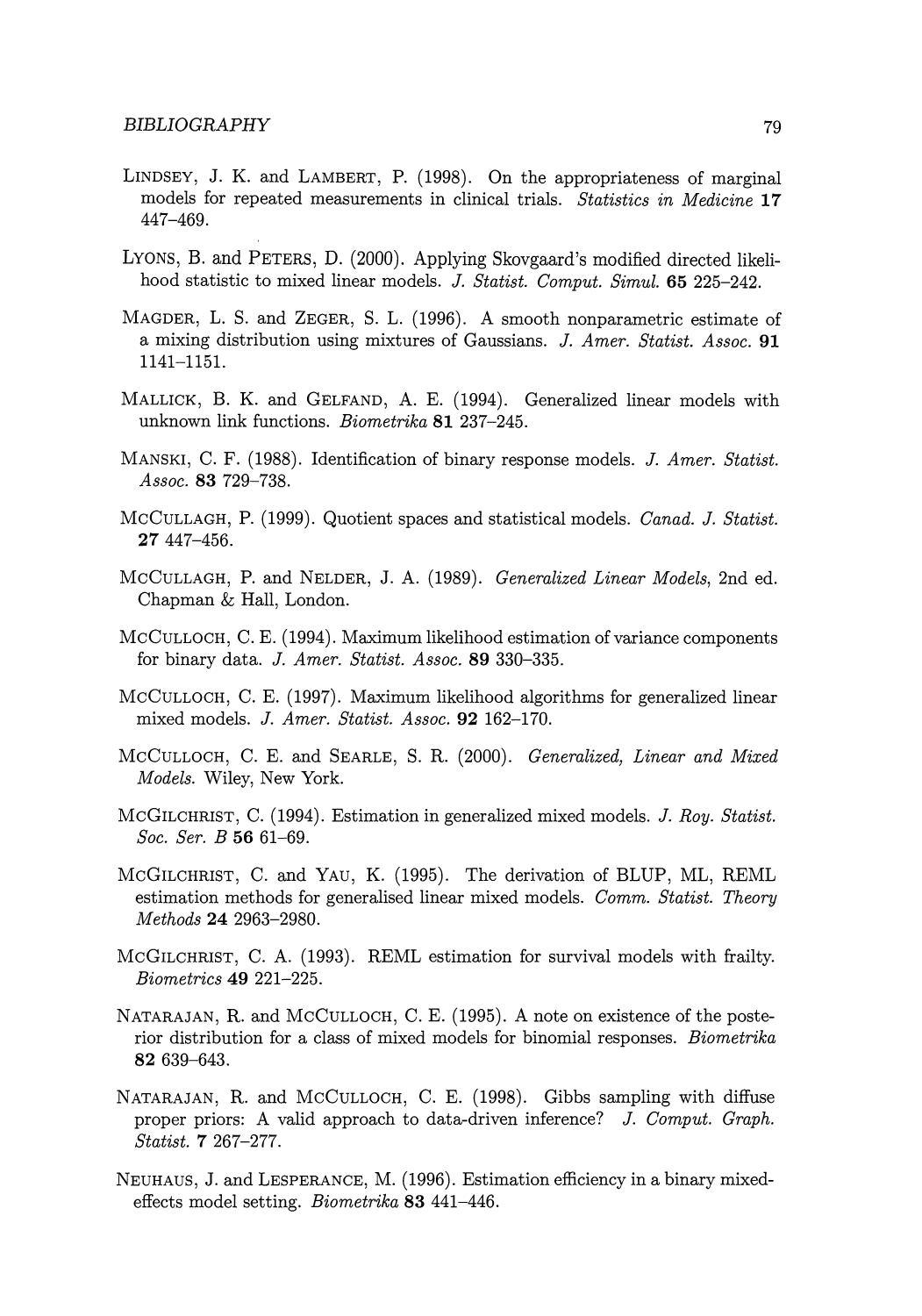- NEUHAUS, J. M., HAUCK, W. W. and KALBFLEISCH, J.D. (1992). The effects of mixture distribution misspecification when fitting mixed-effects logistic models. *Biometrika* **79** 755-762.
- NEUHAUS, J. M., KALBFLEISCH, J. **D.** and HAUCK, W. W. (1994). Conditions for consistent estimation in mixed-effects models for binary matched-pairs data. *Canad. J. Statist.* **22** 139-148.
- NEYMAN, **J.** and ScoTT, E. L. (1948). Consistent estimates based on partially consistent observations. *Econometrica* **16** 1--32.
- PEIXOTO, J. and HARVILLE, **D.** (1986). Comparisons of alternative predictors under the balanced one-way random model. *J. Amer. Statist. Assoc.* **81** 431-436.
- PIEPHO, H. P. and McCULLOCH, C. E. (1999). Transformations in mixed models: Application to risk analysis for a multi-environment trial. Technical Report BU-1460-M, Dept. Biometrics, Cornell Univ.
- PILLA, R. and LINDSAY, B. (2001). Alternative EM methods for nonparametric finite mixture models. *Biometrika* **88** 535--550.
- PINHEIRO, **.J.** C. and BATES, **D.** M. (1995). Approximations to the log-likelihood function in nonlinear mixed-effects models. *J. Comput. Graph. Statist.* **4** 12-35.
- PREGIBON, D. (1980). Goodness of link tests for generalized linear models. *Appl. Statist.* **29** 15-24.
- PRENTICE, R. (1988). Correlated binary regression with covariates specific to each binary observation. *Biometrics* **44** 1033-1048.
- PRENTICE, R. and ZHAO, L.  $(1991)$ . Estimating equations for parameters in means and covariances of multivariate discrete and continuous responses. *Biometrics* **4 7**  825-839.
- Qu, A., LINDSAY, B. G. and LI, B. (2000). Improving generalised estimating equations using quadratic inference functions. *Biometrika* **87** 823-836.
- RABE-HESKETH, S., SKRONDAL, A. and PICKLES, A. (2002). Reliable estimation of generalized linear mixed models using adaptive quadrature. *Stata Journal* **2**  1-21.
- RAUDENBUSH, S. W., YANG, M.-1. and YOSEF, M. (2000). Maximum likelihood for generalized linear models with nested random effects via high-order, multivariate Laplace approximation. *J. Comput. Graph. Statist.* **9** 141-157.
- RUPPERT, D. (1991). Stochastic approximation. In *Handbook of Sequential Analysis*  (B. Ghosh and P. Sen, eds.) 503-529. Dekker, New York.
- RUPPERT, D., CRESSIE, N. and CARROLL, R. J. (1989). A transformation/weighting model for estimating Michaelis-Menten parameters. *Biometrics*  **45** 637-656.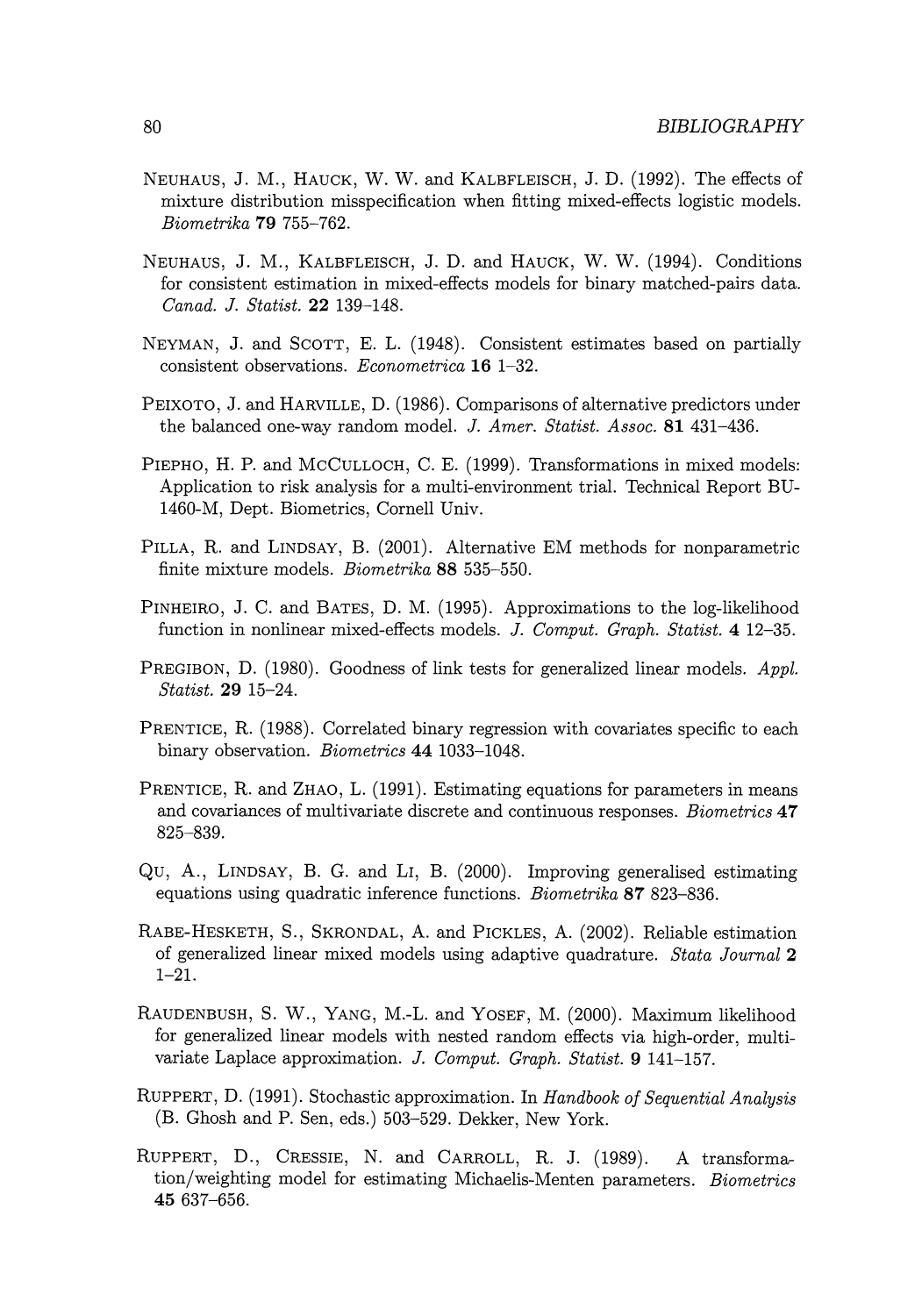- SAS INSTITUTE (2001). *SAS/STAT User's Guide, Version* 8. SAS Institute Inc., Cary, NC.
- ScHALL, R. (1991). Estimation in generalized linear models with random effects. *Biometrika* 78 719-727.
- SEARLE, S. R., CASELLA, G. and McCuLLOCH, C. E. (1992). *Variance Components.* Wiley, New York.
- SELF, S. and LIANG, K.-Y. (1987). Asymptotic properties of maximum likelihood estimators and likelihood ratio tests under nonstandard conditions. J. *Amer. Statist. Assoc.* 82 605-610.
- SNEDECOR, G. W. and COCHRAN, W. G. (1989). *Statistical Methods,* 8th ed. Iowa State Univ. Press, Ames.
- SPEED, T. (1991). That BLUP is a good thing: The estimation of random effects. Comment. *Statist. Sci.* 6 42-44.
- SPIEGELHALTER, D. J., THOMAS, A. and BEST, N. G. (1999). *WinBUGS Version*  1.2 *User Manual.* MRC Biostatistics Unit, Cambridge, UK.
- STRAM, D. 0. and LEE, J. W. (1994). Variance components testing in the longitudinal mixed effects model. *Biometrics* 50 1171-1177.
- TAN, M., Qu, Y. and RAO, J. (1999). Robustness of the latent variable model for correlated binary data. *Biometrics* 55 258-263.
- VERBEKE, G. and LESAFFRE, E. (1996). A linear mixed-effects model with heterogeneity in the random-effects population. J. *Amer. Statist. Assoc.* 91 217-221.
- VERBEKE, G. and MOLENBERGHS, G. (2000). *Linear Mixed Models for Longitudinal Data.* Springer, New York.
- VERBEKE, G., SPIESSENS, B. and LESAFFRE, E. (2001). Conditional linear mixed models. *Amer. Statist.* 55 25-34.
- WACLAWIW, M. A. and LIANG, K.-Y. (1993). Prediction of random effects in the generalized linear model. J. *Amer. Statist. Assoc.* 88 171-178.
- WANG, N., LIN, X., GUTIERREZ, R. G. and CARROLL, R. J. (1998). Bias analysis and SIMEX approach in generalized linear mixed measurement error models. J. *Amer. Statist. Assoc.* 93 249-261.
- WANG, N., LIN, X. and GUTTIERREZ, R. G. (1999). A bias correction regression calibration approach in generalized linear mixed measurement error models. *Comm. Statist. Theory Methods* 28 217-232.
- WANG, Z. and LOUIS, T. (2002). Matching conditional and marginal shapes in binary random intercept models using a bridge distribution function. Technical report, 3M Company, St. Paul, MN and Dept. Biostatistics, Johns Hopkins Univ.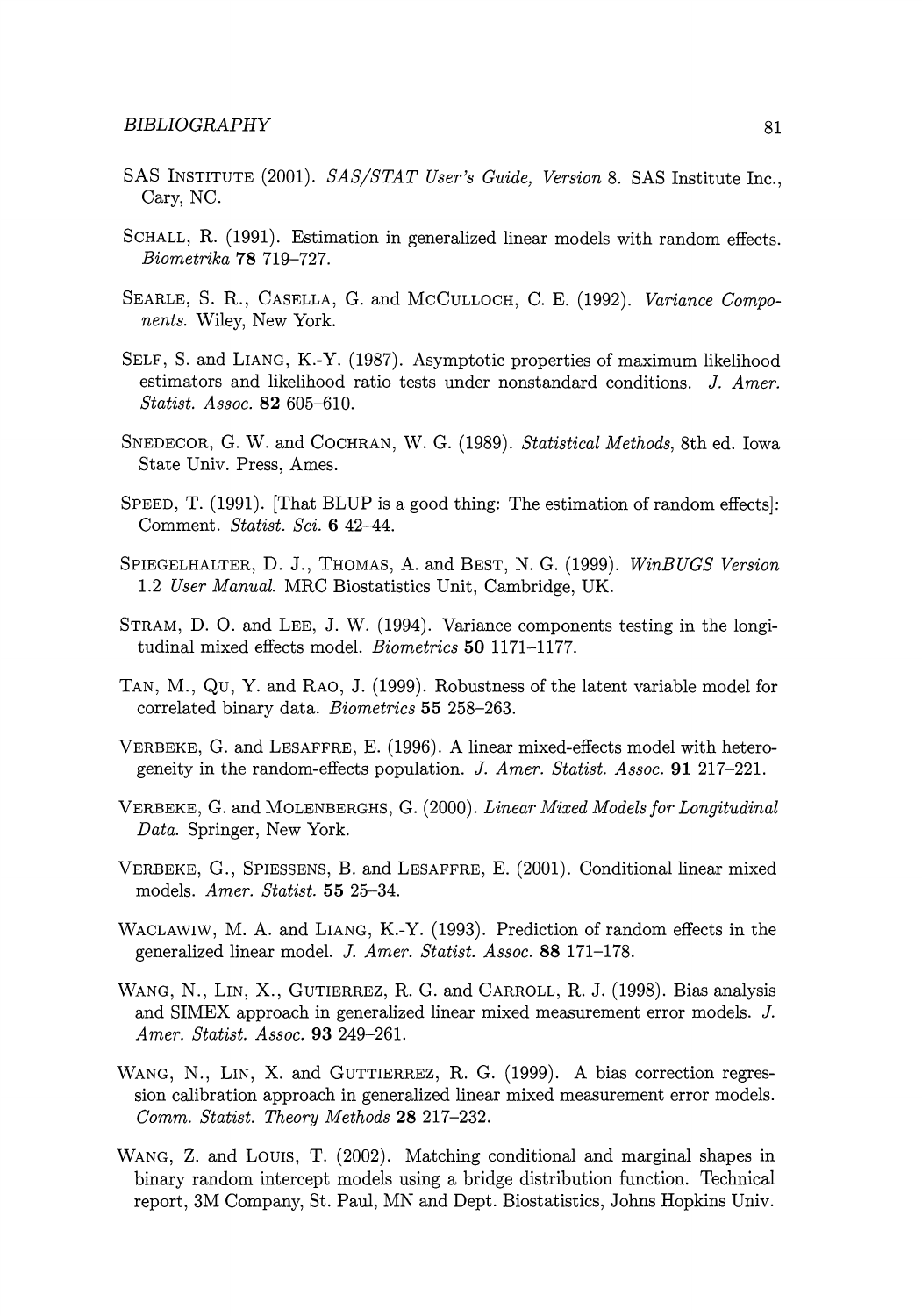- WEI, C. Z. (1987). Multivariate adaptive stochastic approximation. *Ann. Statist.*  **15** 1115-1130.
- WEISBERG, S. and WELSH, A. H. (1994). Adapting for the missing link. *Ann. Statist.* **22** 1674-1700.
- WELSH, A. H., LIN, X. and CARROLL, R. J. (2002). Marginal longitudinal nonparametric regression: Locality and efficiency of spline and kernel methods. J. *Amer. Statist. Assoc.* **97** 482-493.
- WOOD, P. (1967). Algebraic model of the lactation curve in cattle. *Nature* **216**  164-165.
- WOODS, F. and SHANKS, R. (1959). Natural replacement of chestnut by other species in the Great Smoky Mountains National Park. *Ecology* **40** 349--361.
- XIE, M., SIMPSON, D. G. and CARROLL, R. J. (1997). Scaled link functions for heterogeneous ordinal response data. *Modelling Longitudinal and Spatially Correlated Data: Methods, Applications and Future Directions. Lecture Notes in Statist.* **122** 23-36. Springer, Berlin.
- ZEGER, S. L., LIANG, K.-Y. and ALBERT, P. S. (1988). Models for longitudinal data: A generalized estimating equation approach. *Biometrics* **44** 1049-1060. [Correction (1999) **45** 347.]
- ZHANG, D. and DAVIDIAN, M. (2001). Linear mixed models with flexible distributions of random effects for longitudinal data. *Biometrics* **57** 795-802.
- ZHAO, L. and PRENTICE, R. (1990). Correlated binary regression using a quadratic exponential model. *Biometrika* **77** 642-648.
- ZHAO, L., PRENTICE, R. and SELF, S. (1992). Multivariate mean parameter estimation by using a partly exponential model. J. *Roy. Statist. Soc. Ser. B* **54**  805-811.
- ZYSKIND, G. (1969). Parametric augmentations and error structures under which certain simple least squares and analysis of variance procedures are also best. J. *Amer. Statist. Assoc.* **64** 1353-1368.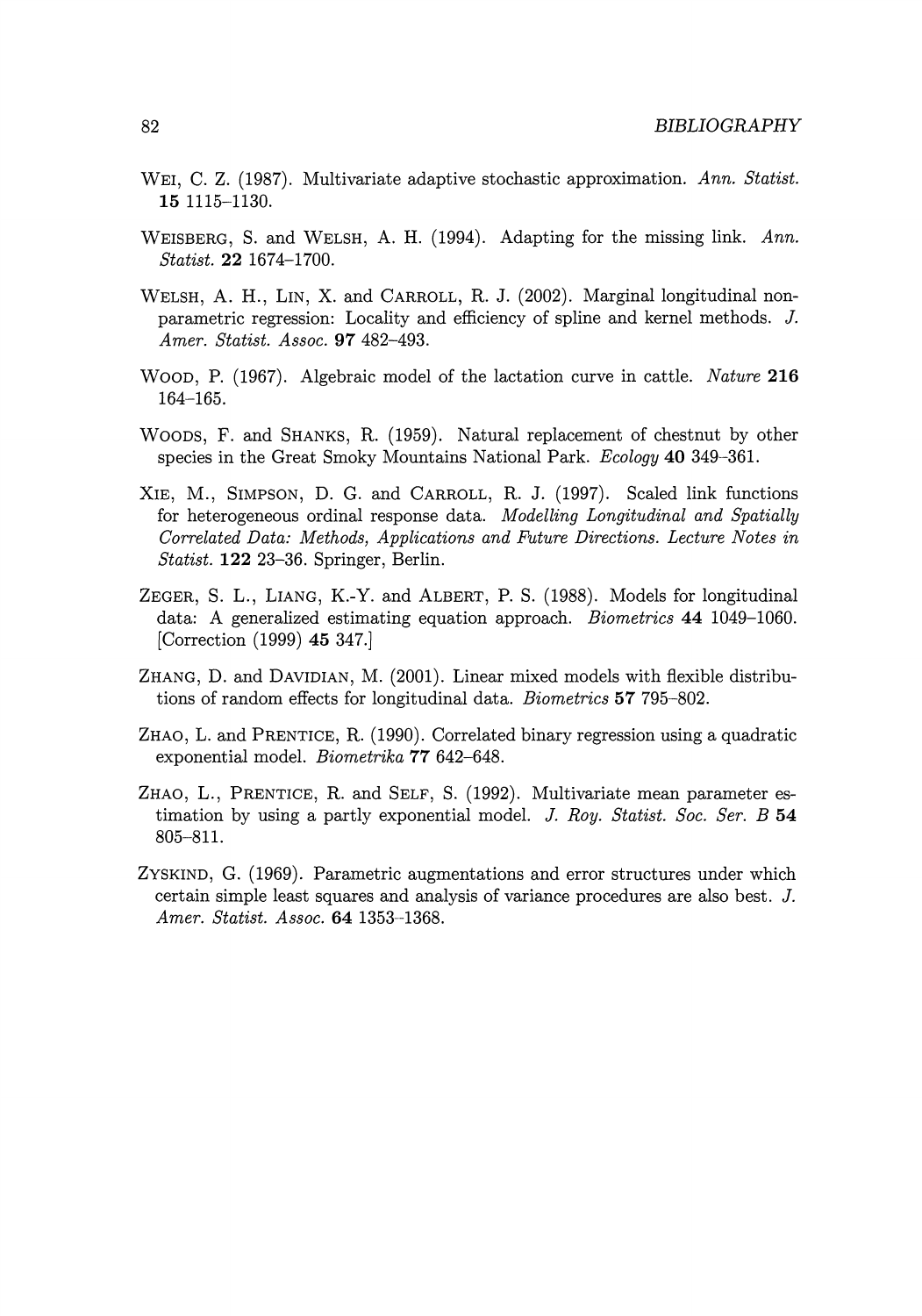# **Index**

ANOVA, 11 Asymptotic distribution, 32, 66 non-standard, 18, 32, 73 Attenuated, 5 Autocorrelation, 12, 19, 58 Balanced data, 11, 14, 19, 46, 58 Bayesian methods, 55 Best linear unbiased predictor, 13, 14, 16, 68 Best prediction, 13, 14, 16, 68 empirical, 15, 38 Beta-binomial model, 40 BLUP, 13, 14, 16, 68 BP, 13, 14, 16, 68 Clustered data, 28 Composite likelihood, 69 Conditional likelihood, 44, 45 Data balanced, 11, 14, 19, 46, 58 unbalanced, 11 Diagnostic method, 72 Dispersion~mean model, 62 EM algorithm, 51, 53, 55, 56 Empirical best predicted value, 15, 38 Estimating equation, 66 Estimating equations generalized, 18, 32, 57, 60 unbiased, 66 Examples Breeding Bird Survey, 37 chestnut blight, 1, 34, 36, 71 clopidagrel and aspirin, 42 cows and diets, 18 cows and fat yield, 24 photosynthesis in corn, 38

Potomac River Fever, 36 Progabide and seizures, 35, 69 Propranolol and hypertension, 9 skin cancer, 29 spore growth, 21 Exponential family, 23, 31, 51, 63 Fixed effect, 3, 17, 18, 31, 36, 37, 50, 67 tests, 17 Fixed factor, 10, 12, 35, 48 Gamma distribution, 41, 47, 68 Gauss-Hermite quadrature, 49 Generalized estimating equations, 18, 32, 57, 60 Generalized linear mixed model (GLMM) Chapter 4, 28 definition, 31 Generalized linear models (GLM) Chapter 3, 21 Hierarchical data, 28 Intraclass correlation, 6, 10 Least squares ordinary, 19, 24, 57 weighted, 19, 58, 62 Likelihood conditional, 44, 45 maximum, 48 penalized quasi-, 57, 62, 63, 69 restricted maximum, 32, 62 Likelihood ratio test, 3, 17, 25, 32, 34, 36, 38, 49, 56 Linear mixed model (LMM) Chapter 2, 9 Linear predictor, 2, 4, 21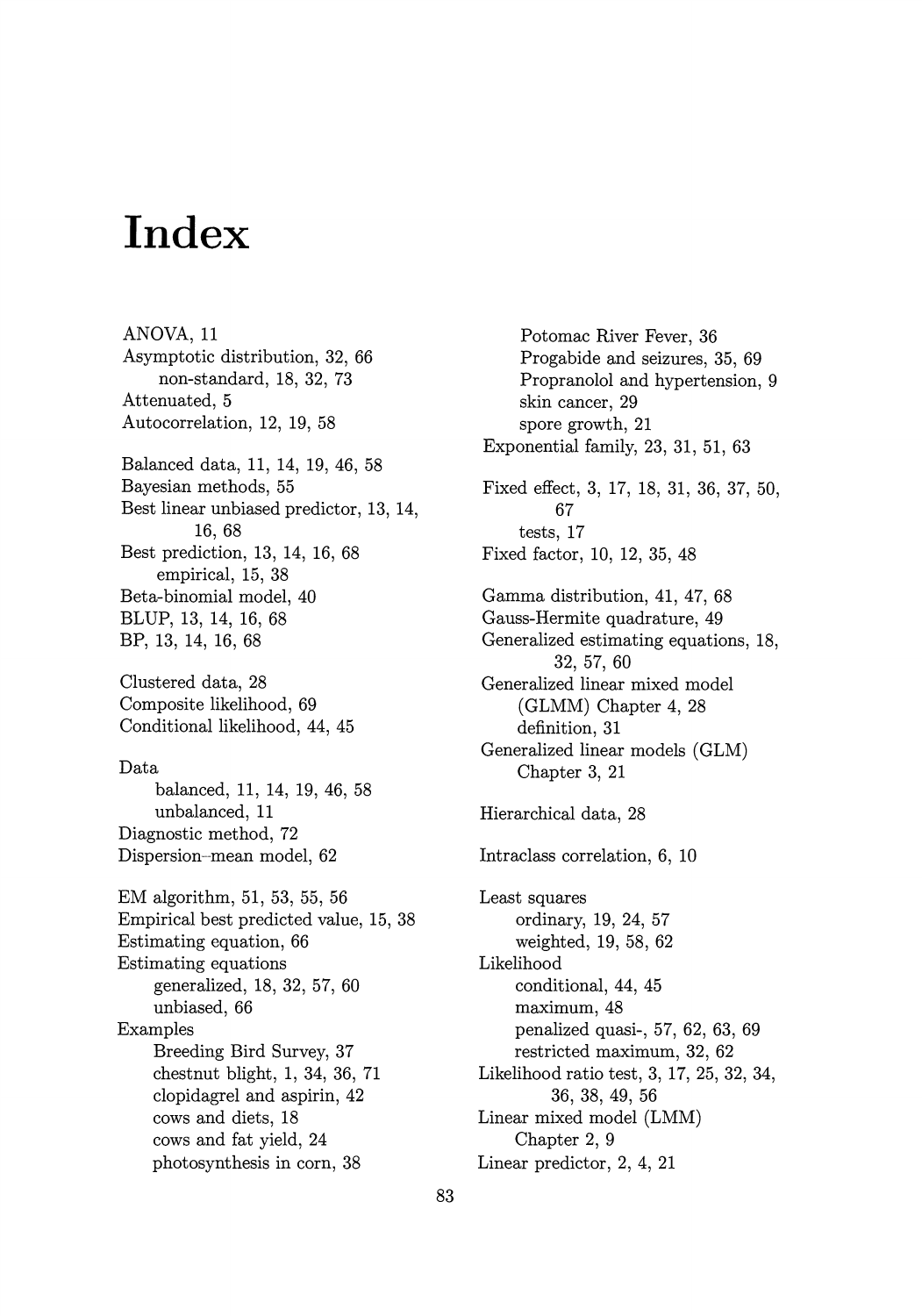Link function, 2, 8, 23, 31, 38, 48, 62, 69, 72 choice, 72 Logit model, 5, 23, 36, 37, 41, 43, 45, 48, 59, 72

Maximum likelihood nonparametric, 55 restricted, 32, 62, 67 Maximum likelihood for GLMMs Chapter 7, 48 Measurement error, 70 Method of simulated moments, 70 Metropolis-Hastings algorithm, 51 MINQUE, 62 Mixed model equations, 16, 65 mixed model equations, 63 Modeling marginal, 42, 59 marginal versus conditional, 5, 59, 60, 69 Modeling and inference Chapter 5, 34 Monte Carlo Markov Chain (MCMC), 51, 56 Newton-Raphson, 52, 53 Non-parametric regression, 70 Nonlinear model, 38 Numerical integration, 32, 49 Offset, 35 Other methods of estimation Chapter 8, 57 Over-dispersion, 41 Penalized quasi-likelihood (PQL), 57, 62, 63, 69 Poisson, 24, 28, 29, 32, 35, 41, 47, 63, 68 Probit model, 2-5, 8, 23, 59, 69 Random effect, 18, 50 Random factor, 10, 12, 35, 48 Restricted maximum likelihood (REML), 32, 62, 67 Robust variance estimate, 20, 61, 70 Robustness, 55, 60, 72

Sandwich estimate, 20 Score identity, 55, 67 Score tests, 56 Scoring, 53 Stochastic approximation, 54 Transformation, 3, 24, 42, 66 Unbalanced data, 11 Unbiased estimating equation, 66 Working covariance, 60, 61 Working likelihood, 69